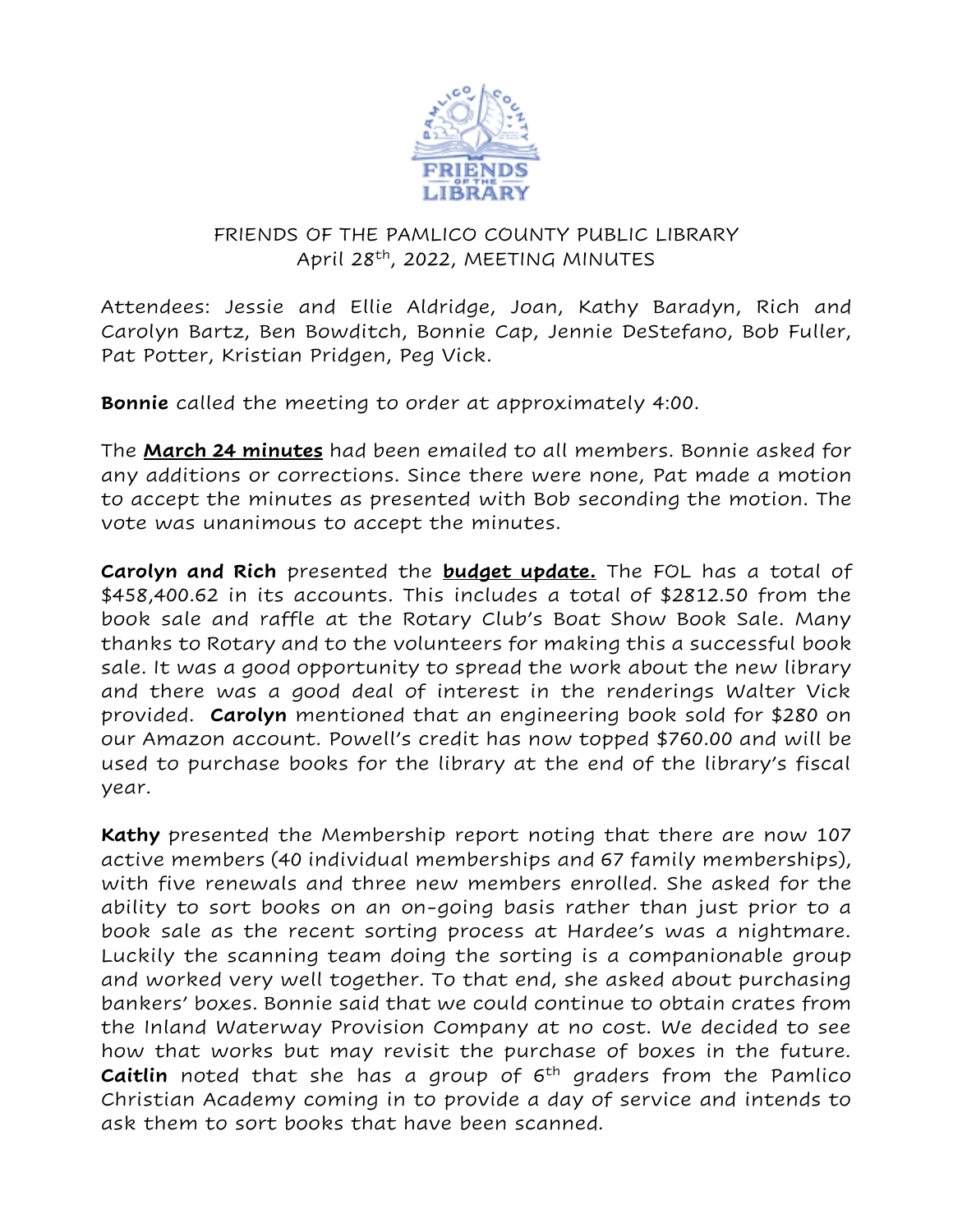**Kathy** had researched ways that the New Bern library delineates the donation of books since many books arrive at the library without covers or damaged in ways that make them unsaleable. We will need to create verbiage that allows donors to know the parameters of what they can/cannot donate in the future.

**Kathy** also looked at membership letters from other FOLs and noted that there were various levels of giving: Friend, Special Friend, Outstanding Friend, etc. Since we are embarking on a Capital Fund Raising Campaign, it was suggested that we add categories beyond the basic \$15 and \$20 we currently ask for. (Note: if we go up to \$1,000 and \$5,000, do we designate these as part of a "Legacy Tree" – leaves at one level, steppingstones at a higher level, bedrock, etc.?). We will need to address this in the future and have our new membership letter rewritten to include the levels we decide on. Kathy will contact the New Bern library to confirm that it would be acceptable for us to use some of their membership language.

Since we missed National Library Workers' Day on April 5<sup>th</sup>, Kathy asked if we would allocate funds for gift cards for the staff. Kathy made a motion to do so, Peg seconded the motion, and the vote was unanimous. We decided on \$25 each as a token thank you.

Under **Communications and marketing,** Bonnie mentioned the major job Cathy had done getting Book Sale flyers and signs ready for the Rotary Boat Show Book Sale. Kat printed the signs and had them laminated. Cathy also prepared a flyer for the April 25<sup>th</sup> presentation at the Old Theater in Oriental. Peggi Carman enlarged the flyer to poster size to use with the sandwich board to advertise the meeting. (a report on that presentation will be made at the May 26<sup>th</sup> meeting).

**Fundraising** has not geared up to schedule events at this time.

**In Library News, Caitlin** reported that Game Stop would not allow donations for a contest which is part of the program for the Teen summer reading program. A grant from Walmart for the purchase of the Nintendo Switch – a prize for the teen program - is still on the table and it was decided that Caitlin would pursue that grant. As a sidebar, the FOL could apply to Walmart for a grant of up to \$5,000 for the building fund, also. The **Comic Convention** will be at the Delamar Center at PCC on May  $7<sup>th</sup>$  from 10:00 – 2:00. Pat agreed to help set up the table. Michael Eury, a New Bern resident, will be the speaker. Costumes are welcome and there will be a costume parade and prizes for the winners. **OH poetry**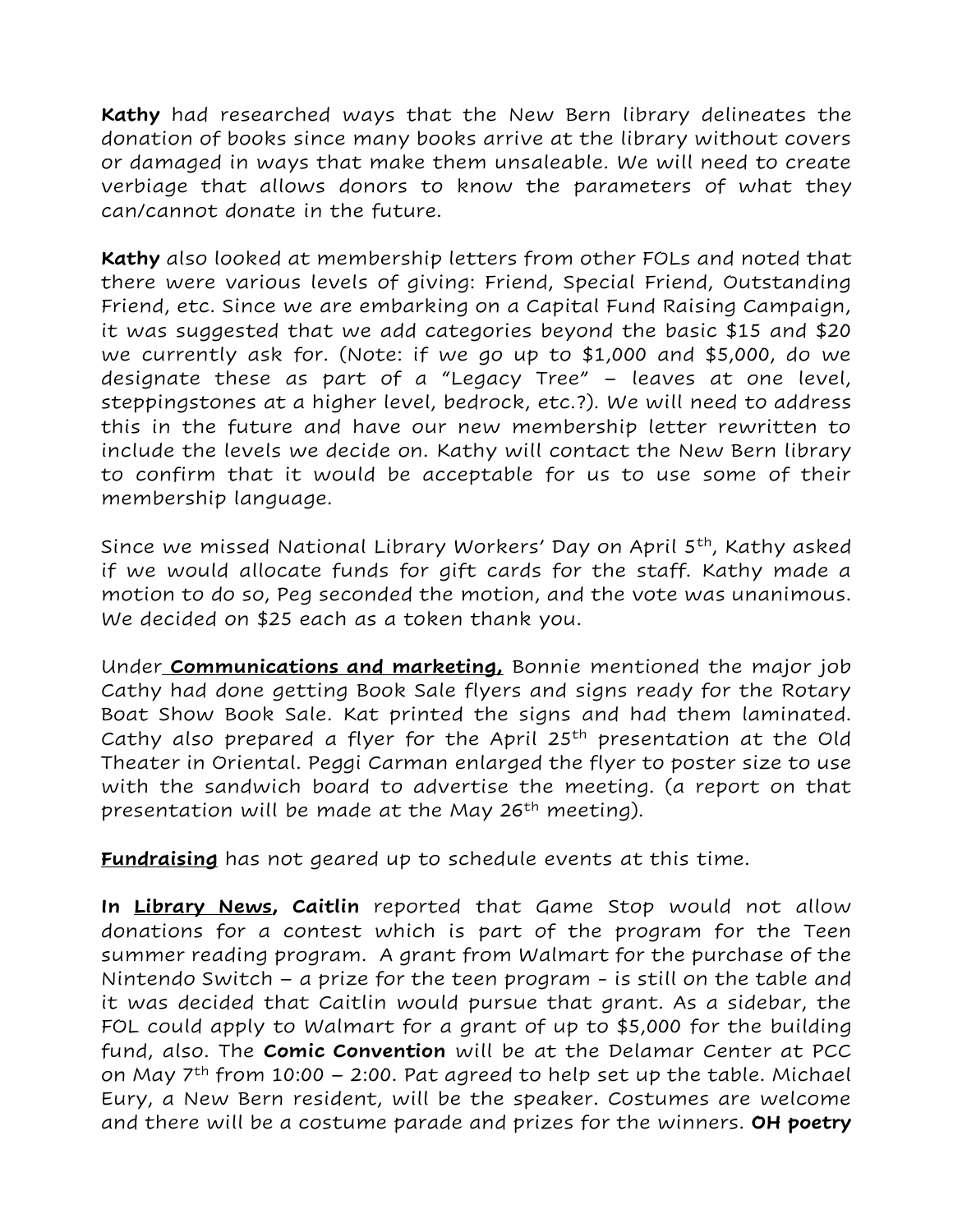class is scheduled for later today. **Pine Knoll Shores** will be bringing an aquarium-based program to the library on June 10<sup>th</sup>.

**<u>Ongoing business</u>** included looking at whether the May 14<sup>th</sup> community/ family event potentially scheduled that day would be feasible considering the short period of time to prepare. Bonnie distributed a draft outline of responsibilities for such an event, and it was decided that we could not create a successful event within the two weeks we had to do so. We tabled this event until potentially a Fall date. We need to notify The County Compass as they had mentioned the May 14th date in an earlier publication.

**Jennie** presented the **Scholarship Report**. The student who was interviewed on Monday and was selected to receive the Marybelle R. Hollowell Scholarship has been a cheerleader and very active in ROTC. She plans on studying for a nursing degree at NC A&T. We discussed the current \$1,000 scholarship and agreed to investigate considering a different amount next year. The Awards program will occur before our next meeting so Jennie will contact the school to find out details. She also mentioned creating a document to be given to the student at that ceremony. Bonnie mentioned that a red-carpet ceremony at Artworks existed for students receiving scholarships from the Oriental Womens' Club and that we might consider including our student in that ceremony. She will contact the Womens' Club representative to find out if that will work this year.

**Bonnie** mentioned the need for a budget for the new building, which is often required in grant applications. She asked if Walter needed any assistance preparing a budget. **Peg** said that he had one but that costs are constantly fluctuating. We decided that the budget he had in hand would be acceptable with the caveat that costs could change.

**Under New Business,** we briefly discussed a June 3rd fundraiser that a local cook will prepare. He will cook for the 20<sup>th</sup> anniversary celebration of the Village Health and Fitness and Physical Therapy business in Oriental and donate a per-head amount to the building fund. He will need a total of seven volunteers between 2:00 – 8:00.

**The fund raising data collection app, Exceed,** is not operating as well as we had hoped. Both Caitlin and Kat have attempted to get information from the company with no success. **EACH QUESTION asked costs us \$75.00**. Caitlin once again described the use of another, more powerful program, Bloomerang. It would cost \$99.00 per month and would allow